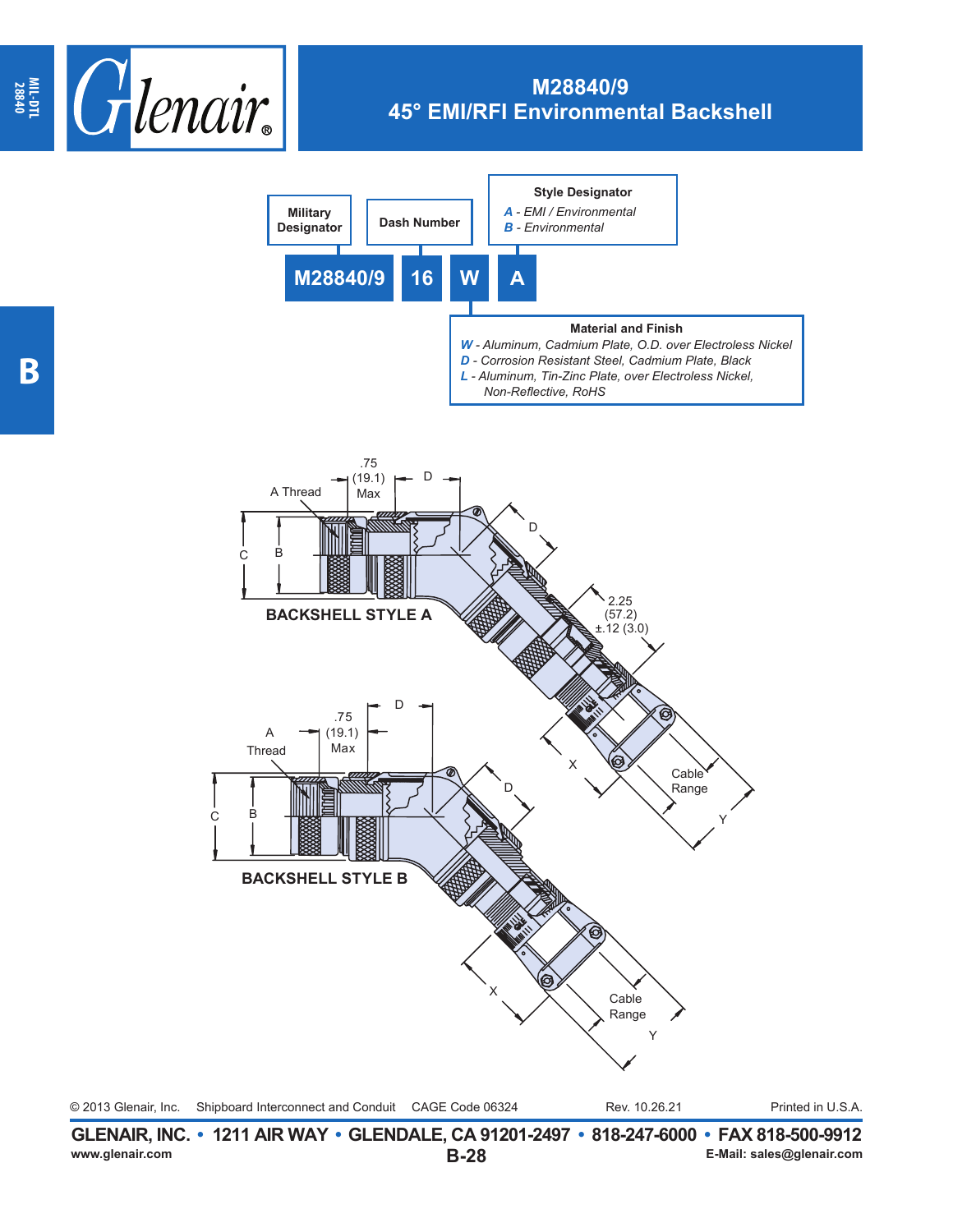| <b>Backshell</b><br><b>Size</b> | <b>Dash</b><br><b>Number</b> | Designator | $\overline{A}$<br><b>Thread</b> | $\overline{B}$<br>Max. Diameter | $\mathbf C$<br>Max. Diameter | D<br>Max.                      |
|---------------------------------|------------------------------|------------|---------------------------------|---------------------------------|------------------------------|--------------------------------|
| A                               | 01                           | A(11)      | .750-20 UNEF                    | 1.028(26.11)                    |                              |                                |
| $\mathsf{A}$                    | 02                           | B (13)     | .875-20 UNEF                    |                                 | 1.188 (30.18)                | 1.031 (26.19)                  |
| B                               | 03                           | B (13)     |                                 | 1.141 (28.98)                   |                              |                                |
| $\overline{A}$                  | 04                           | C(15)      |                                 | 1.263 (32.08)                   | 1.438 (36.53)                | 1.156 (29.36)                  |
| B                               | 05                           | C(15)      | 1.00-20 UNEF                    |                                 |                              |                                |
| $\mathsf{C}$                    | 06                           | C(15)      |                                 |                                 |                              |                                |
| D                               | 07                           | C(15)      |                                 |                                 |                              |                                |
| $\overline{A}$                  | 08                           | D(17)      |                                 |                                 |                              |                                |
| B                               | 09                           | D(17)      | 1.125-18 UNEF                   | 1.387 (35.23)<br>1.513(38.43)   | 1.688 (42.88)                | 1.281 (32.54)                  |
| $\mathsf{C}$                    | 10                           | D(17)      |                                 |                                 |                              |                                |
| Α                               | 11                           | E(19)      | 1.250-18 UNEF                   |                                 |                              |                                |
| $\sf B$                         | 12                           | E(19)      |                                 |                                 |                              |                                |
| A                               | 13                           | F(23)      |                                 | 1.703 (43.51)                   | 1.938 (49.23)                | 1.406 (35.71)<br>1.531 (38.89) |
| B                               | 14                           | F(23)      | 1.438-18 UNEF                   |                                 |                              |                                |
| C                               | 15                           | F(23)      |                                 |                                 |                              |                                |
| $\overline{A}$                  | 16                           | G(25)      |                                 | 1.825 (46.35)                   |                              |                                |
| B                               | 17                           | G(25)      | 1.562-18 UNEF                   |                                 |                              |                                |
| $\mathsf{C}$                    | 18                           | G(25)      |                                 |                                 | 2.188 (55.58)                |                                |
| D                               | 19                           | G(25)      |                                 |                                 |                              |                                |
| $\overline{A}$                  | 20                           | H(29)      | 1.875-16 UN                     |                                 |                              |                                |
| B                               | 21                           | H(29)      |                                 | 2.143 (54.43)                   |                              |                                |

**MIL-DTL 28840**

© 2013 Glenair, Inc. Shipboard Interconnect and Conduit CAGE Code 06324 Rev. 090117 Printed in U.S.A.

Rev. 090117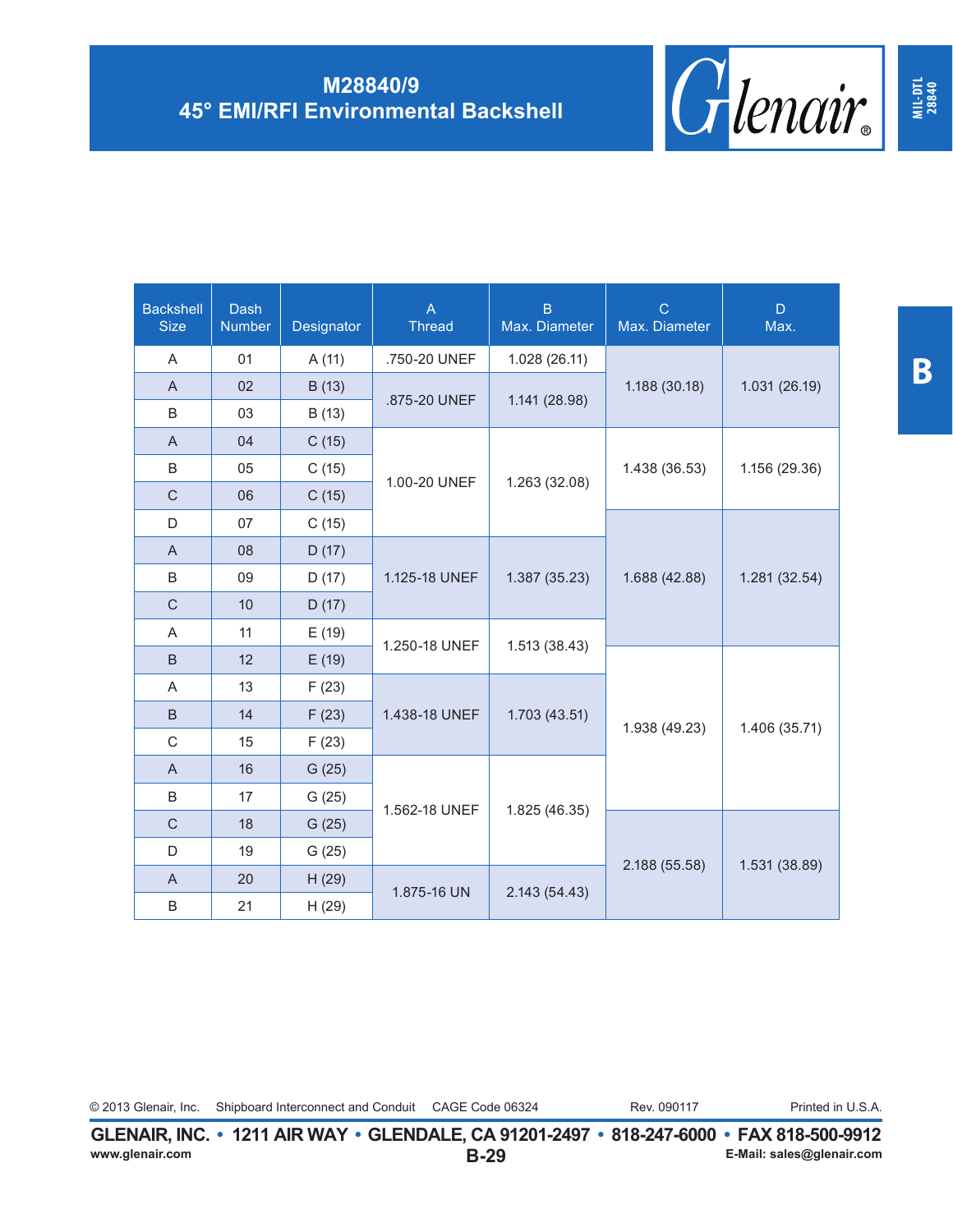

|                                 |                       |            |               | <b>Cable Range</b> |                | F               | $\overline{\mathsf{H}}$ |
|---------------------------------|-----------------------|------------|---------------|--------------------|----------------|-----------------|-------------------------|
| <b>Backshell</b><br><b>Size</b> | <b>Dash</b><br>Number | Designator | Max.          | Min.               | E<br>Max. Dim. | Max.<br>Style A | Max.<br><b>Style B</b>  |
| Α                               | 01                    | A (11)     | .312(7.92)    | .188 (4.77)        |                | 5.879 (149.33)  | 4.199 (106.65)          |
| $\boldsymbol{\mathsf{A}}$       | 02                    | B (13)     | .312(7.92)    | .188 (4.77)        | 1.156 (29.36)  | 5.879 (149.33)  | 4.199 (106.65)          |
| B                               | 03                    | B (13)     | .438 (11.12)  | .281(7.14)         |                | 5.932 (150.67)  | 4.252 (108.00)          |
| A                               | 04                    | C(15)      | .312(7.92)    | .188(4.77)         |                | 6.092 (154.74)  | 4.412 (112.06)          |
| B                               | 05                    | C(15)      | .438 (11.12)  | .281(7.14)         | 1.281 (32.54)  | 6.146 (156.11)  | 4.466 (113.44)          |
| $\mathsf C$                     | 06                    | C(15)      | .562(14.27)   | .344(8.74)         |                | 6.202 (157.53)  | 4.522 (114.86)          |
| D                               | 07                    | C(15)      | .750 (19.05)  | .438 (11.12)       |                | 6.533 (165.94)  | 4.853 (123.27)          |
| $\mathsf A$                     | 08                    | D(17)      | .625(15.87)   | .375(9.82)         | 1.406 (35.71)  | 6.413 (1626.89) | 4.733 (120.22)          |
| $\sf B$                         | 09                    | D(17)      | .750 (19.05)  | .438 (11.12)       |                | 6.533 (165.94)  | 4.853 (123.27)          |
| $\mathsf C$                     | 10                    | D(17)      | .938 (23.82)  | .625(15.87)        | 1.531 (38.89)  | 6.636 (168.55)  | 4.956 (125.88)          |
| A                               | 11                    | E(19)      | .625(15.87)   | .375(9.52)         | 1.406 (35.71)  | 6.413 (162.89)  | 4.733 (120.22)          |
| B                               | 12                    | E(19)      | .938 (23.82)  | .625(15.87)        | 1.531 (38.89)  | 6.846 (173.89)  | 5.166 (131.22)          |
| Α                               | 13                    | F(23)      | .750 (19.05)  | .438 (11.12)       | 1.406 (25.71)  | 6.747 (171.37)  | 5.067 (128.70)          |
| $\sf B$                         | 14                    | F(23)      | .938 (23.82)  | .625(15.87)        | 1.531 (38.89)  | 6.846 (173.89)  | 5.166 (131.22)          |
| $\mathsf C$                     | 15                    | F(23)      | 1.188 (30.17) | .812(20.62)        | 1.781 (45.24)  | 7.103 (180.42)  | 5.423 (138.23)          |
| $\mathsf A$                     | 16                    | G(25)      | .938 (23.82)  | .625(15.87)        | 1.531 (38.89)  | 6.846 (173.89)  | 5.156 (130.96)          |
| B                               | 17                    | G(25)      | 1.188(30.17)  | .812 (20.62)       |                | 7.103 (180.42)  | 5.4239 (138.23)         |
| $\mathbf C$                     | 18                    | G(25)      | 1.250(31.75)  | .875(22.23)        | 1.781 (45.24)  | 7.316 (185.83)  | 5.636 (143.15)          |
| D                               | 19                    | G(25)      | 1.380 (35.05) | 1.000 (25.40)      | 2.156 (54.76)  | 7.425 (188.60)  | 5.745 (145.92)          |
| A                               | 20                    | H (29)     | 1.188 (30.17) | .812(20.62)        | 1.781 (45.24)  | 7.316 (185.83)  | 5.636 (143.15)          |
| $\sf B$                         | 21                    | H (29)     | 1.380 (35.05) | 1.000(25.40)       | 2.156 (54.76)  | 7.425 (188.60)  | 5.745 (145.92)          |

© 2013 Glenair, Inc. Shipboard Interconnect and Conduit CAGE Code 06324 **Printed in U.S.A.** 

**MIL-DTL 28840**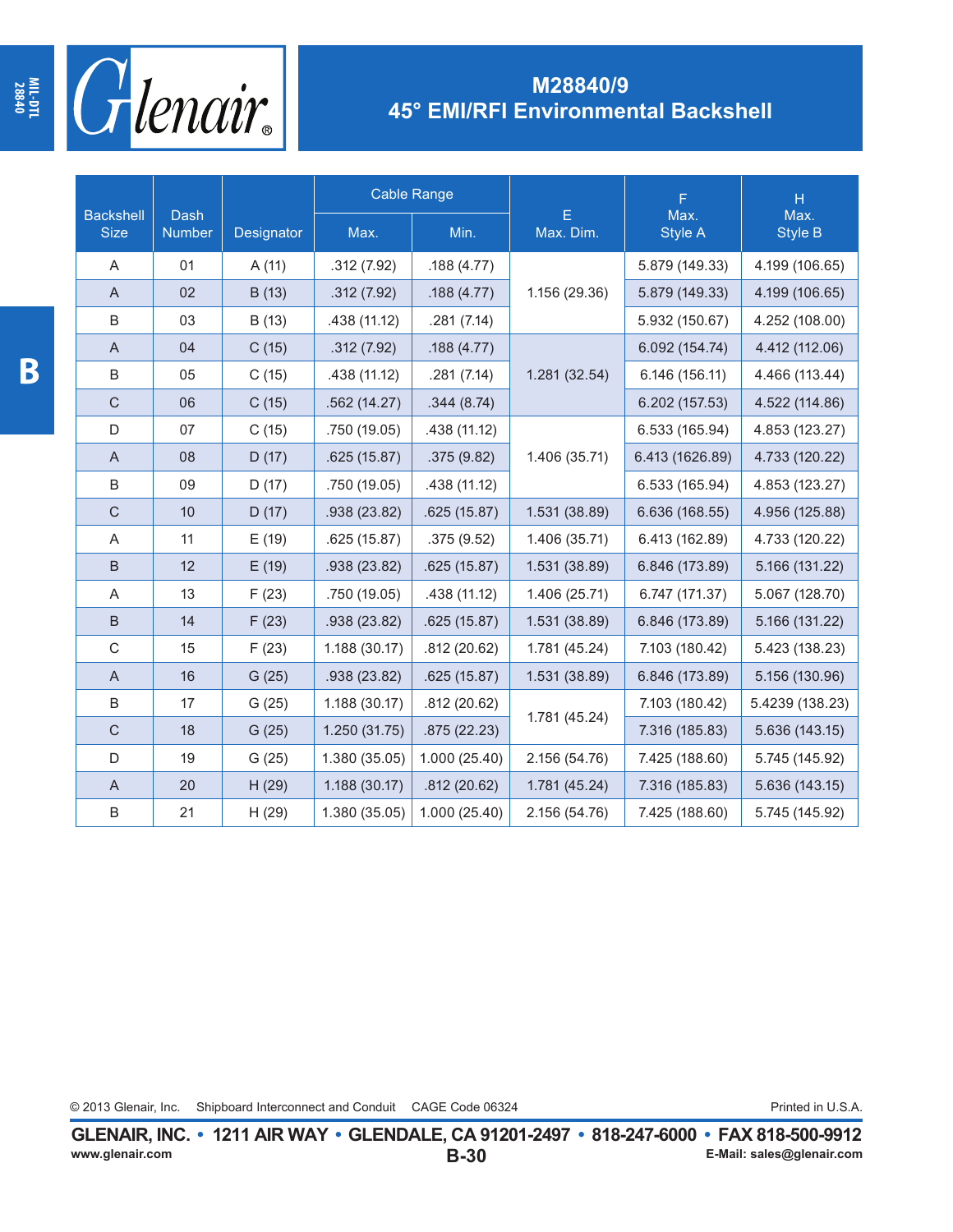

| <b>Backshell</b><br><b>Size</b> | Dash<br><b>Number</b> | Designator | $\overline{\vee}$<br><b>Thread</b><br><b>Class</b> | $\mathsf X$<br>Ref.<br><b>Dimension</b> | Ÿ<br>Ref.<br><b>Dimension</b> |
|---------------------------------|-----------------------|------------|----------------------------------------------------|-----------------------------------------|-------------------------------|
| A                               | 01                    | A(11)      | .625-24 UNEF                                       |                                         | .938 (23.82)                  |
| A                               | 02                    | B(13)      | .625-24 UNEF                                       |                                         | .938 (23.82)                  |
| B                               | 03                    | B (13)     | .750-20 UNEF                                       |                                         | 1.125 (28.57)                 |
| A                               | 04                    | C(15)      | .625-24 UNEF                                       | 1.281 (32.54)                           | .938 (23.82)                  |
| B                               | 05                    | C(15)      | .750-20 UNEF                                       |                                         | 1.125 (28.57)                 |
| $\mathsf C$                     | 06                    | C(15)      | .875-20 UNEF                                       |                                         | 1.312 (33.32)                 |
| D                               | 07                    | C(15)      | 1.188-18 UNEF                                      | 1.312 (33.32)                           | 1.593 (40.62)                 |
| $\overline{A}$                  | 08                    | D(17)      | 1.000-20 UNEF                                      | 1.281 (32.54)                           | 1.312 (33.32)                 |
| B                               | 09                    | D(17)      | 1.188-18 UNEF                                      | 1.312 (33.32)                           | 1.593 (40.62)                 |
| $\mathsf C$                     | 10                    | D(17)      | 1.438-18 UNEF                                      | 1.406 (35.71)                           | 1.750 (44.45)                 |
| A                               | 11                    | E(19)      | 1.000-20 UNEF                                      | 1.281 (32.54)                           | 1.312 (33.32)                 |
| B                               | 12                    | E(19)      | 1.438-18 UNEF                                      | 1.406 (35.71)                           | 1.750 (44.45)                 |
| A                               | 13                    | F(23)      | 1.188-18 UNEF                                      | 1.312 (33.32)                           | 1.593 (40.62)                 |
| B                               | 14                    | F(23)      | 1.438-18 UNEF                                      | 1.406 (35.71)                           | 1.750 (44.45)                 |
| C                               | 15                    | F(23)      | 1.750-18 UNS                                       | 1.593 (40.46)                           | 2.093 (53.16)                 |
| A                               | 16                    | G(25)      | 1.438-18 UNEF                                      | 1.406 (35.71)                           | 1.750 (44.45)                 |
| B                               | 17                    | G(25)      | 1.750-18 UNS                                       | 1.593 (40.46)                           | 2.093 (53.16)                 |
| $\mathsf{C}$                    | 18                    | G(25)      | 1.750-18 UNS                                       | 1.593 (40.46)                           | 2.093 (53.16)                 |
| D                               | 19                    | G(25)      | 2.000-16 UNS                                       | 1.625 (41.28)                           | 2.343 (59.51)                 |
| A                               | 20                    | H(29)      | 1.750-18 UNS                                       | 1.593 (40.46)                           | 2.093 (53.16)                 |
| B                               | 21                    | H(29)      | 2.000-18 UNS                                       | 1.625 (41.28)                           | 2.343 (59.51)                 |

**B**

**MIL-DTL 28840**

© 2013 Glenair, Inc. Shipboard Interconnect and Conduit CAGE Code 06324 **Conduit CAGE Conduit CAGE Conduit** CAGE Conduit CAGE Code 06324 **Conduit CAGE Conduit CAGE Code 06324** Conduit CAGE Code 06324 **Conduit CAGE Code 063**